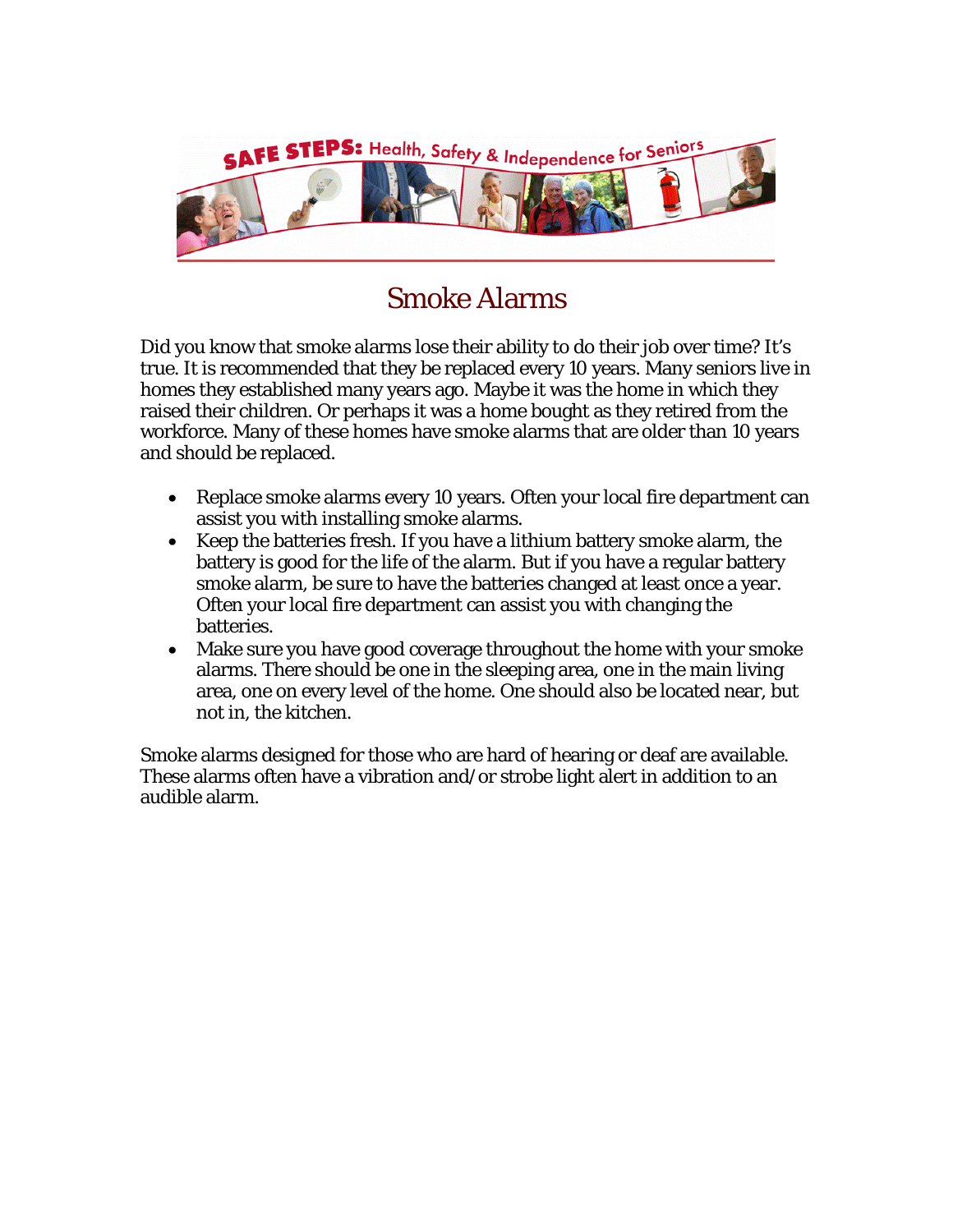

## Preventing Kitchen Fires and Injuries

The kitchen is the one room in the home that is most likely to see a fire start. There are many causes to kitchen fires and unattended cooking is the leading cause of those fires. In fact, unattended cooking is the leading cause of fire in the United States. It is easy to get distracted when in the kitchen, but the results can be devastating. To older adults who are already at a greater risk of injury and death in a fire the results can be tragic.

Here are some things you can do to reduce your risk of a kitchen fire:

- Never leave cooking unattended. If you must leave the kitchen, either turn off the burner or take something that will remind you that you are cooking (a wooden spoon, a timer, etc.).
- Dress safely. Keep sleeves short or rolled up when cooking. Make sure that clothing isn't loose or otherwise likely to catch fire.
- If a pot or pan does catch fire while you are cooking COVER IT with a lid or baking sheet and turn off the burner. If the oven catches on fire, close the door and shut off the heat.
- Keep appliances like the cook top, the oven and the toaster clean and make sure the cooking area is free of clutter.
- Unplug appliances when not in use and make sure their cords are in good repair
- Do not use the oven to heat the home.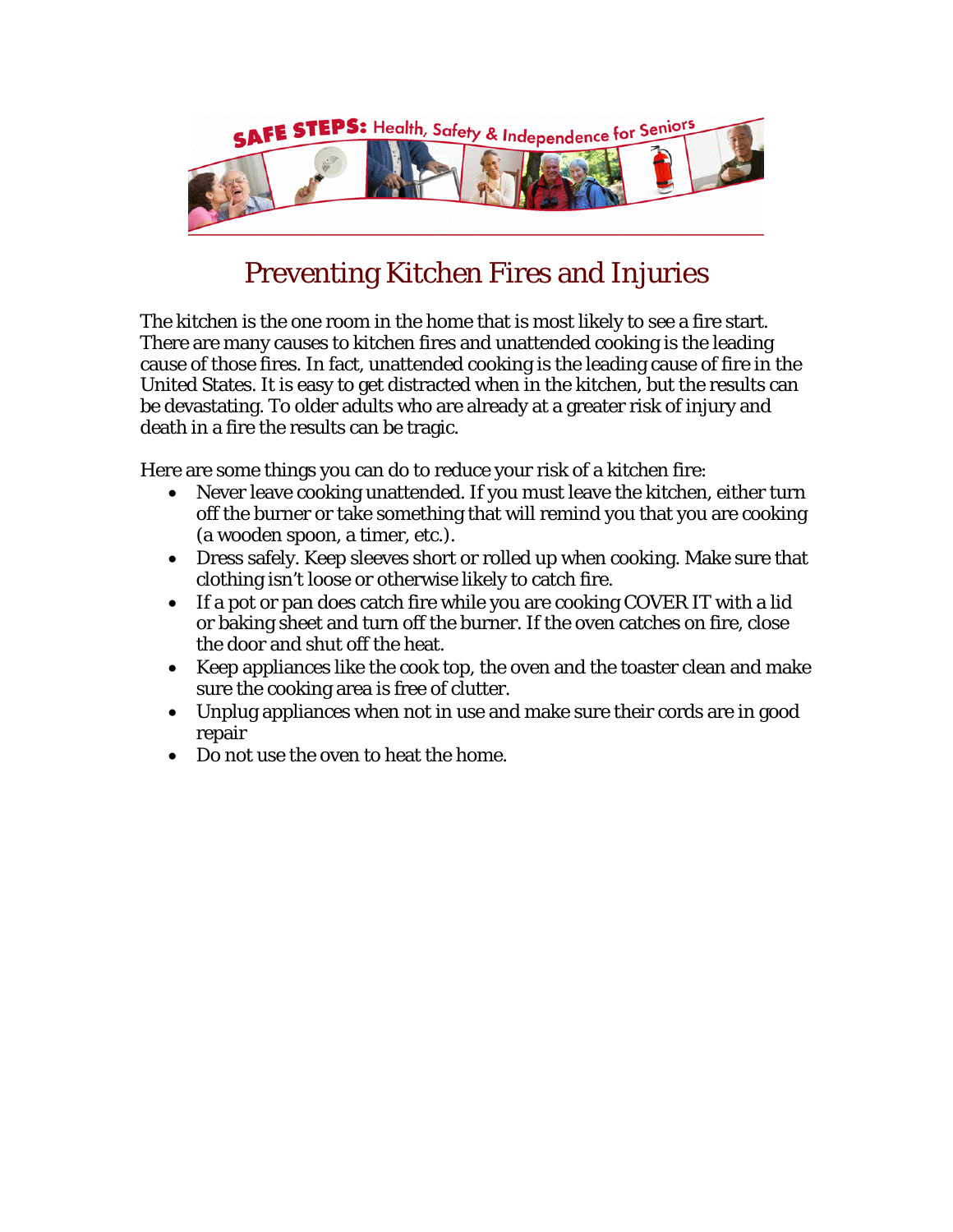

## Fire Escape Plan

Knowing what to do if a fire should occur in your home is an important step in surviving a fire. Practicing what to do is even more important. When a fire strikes there is precious little time to react in a manner that can save a life and prevent injury. Knowing what to do ahead of time can make all the difference.

- Know more than one way to safely get out of the home. Everyone who lives in the home should know at least two ways out of the home.
- Have a set family meeting place. This is how you will know everyone made it safely out of the home in the event of a fire. It is important to stay outside and not go back in for any reason.
- When the smoke alarm sounds, take it seriously and react quickly. Better to react to a false alarm as though it were the real thing rather than not react and become trapped.
- Keep glasses, medications, telephone, flashlight and walking aids close to the bed at night
- If you or a loved one in the home has mobility limitations, be aware of those and make modifications to your escape plan accordingly. Your local fire department can often guide you in this process.
- Call 911 from outside the home. Use a cellular phone or a neighbor's phone.

If you find yourself unable to leave your home in the event of a fire:

- Put as much distance between you and the fire as possible.
- Make sure doors are shut between you and the fire.
- Let someone know you are trapped. Call 911 and tell them. Open your window and yell for help. Hang a sheet or something outside the window to draw attention to your situation and location.
- Remember to stay low under smoke and heat. Smoke is what kills people in fires.